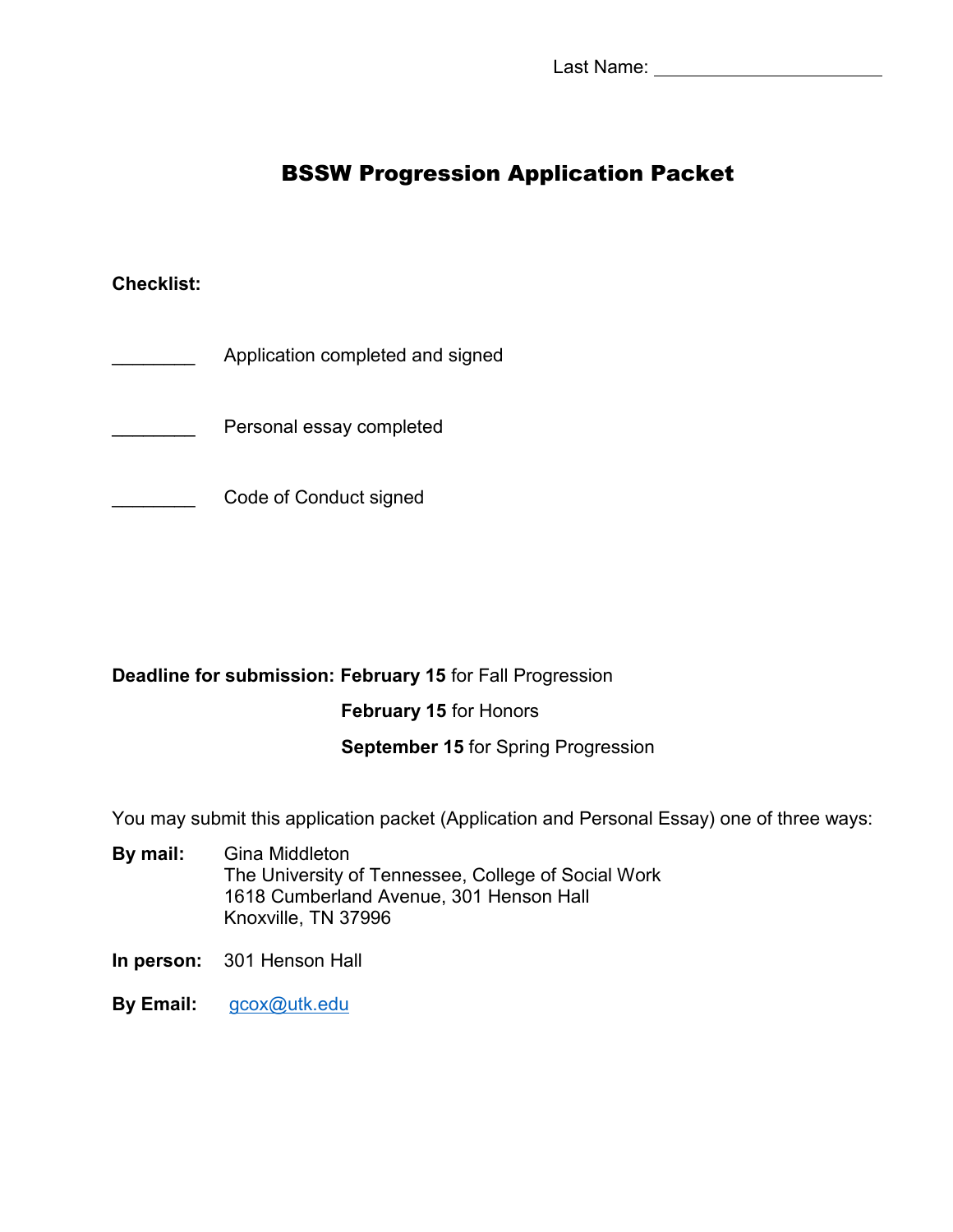### **THE UNIVERSITY OF TENNESSEE COLLEGE OF SOCIAL WORK**

### **Application to Progress in Social Work**

### **Due Dates: February 15** for Fall Progression **February 15** for Fall Honors Progression  **September 15** for Spring Progression

| Complete this section only if you are applying for <b>Honors Progression</b><br>and the February 15 deadline:                                                                                                                  |                     |  |
|--------------------------------------------------------------------------------------------------------------------------------------------------------------------------------------------------------------------------------|---------------------|--|
| Are you applying for the Honors Program? YES ______ NO _______                                                                                                                                                                 |                     |  |
| Name                                                                                                                                                                                                                           |                     |  |
| Local Address Phone Phone Phone Phone Phone Phone Phone Phone Phone Phone Phone Phone Phone Phone Phone Phone Phone Phone Phone Phone Phone Phone Phone Phone Phone Phone Phone Phone Phone Phone Phone Phone Phone Phone Phon |                     |  |
| City<br>State<br>Zip                                                                                                                                                                                                           |                     |  |
|                                                                                                                                                                                                                                |                     |  |
| as a transfer student from a community college or another university. I previously attended                                                                                                                                    | college/university. |  |
| Have you completed at least 45 credit hours including English 101/118 and 102 and other general education requirements?<br>$YES$ NO $\qquad$                                                                                   |                     |  |
| Have you completed an Introduction to Social Work course (i.e., SW 200 at UT)?<br>At what school/university did you take this course?                                                                                          |                     |  |
| Have you completed a Social Welfare course (i.e., SW 250 at UT or Social Problems at a Community College)?                                                                                                                     |                     |  |
| Have you applied to UT? YES _____________ NO ___________ Already Enrolled_                                                                                                                                                     |                     |  |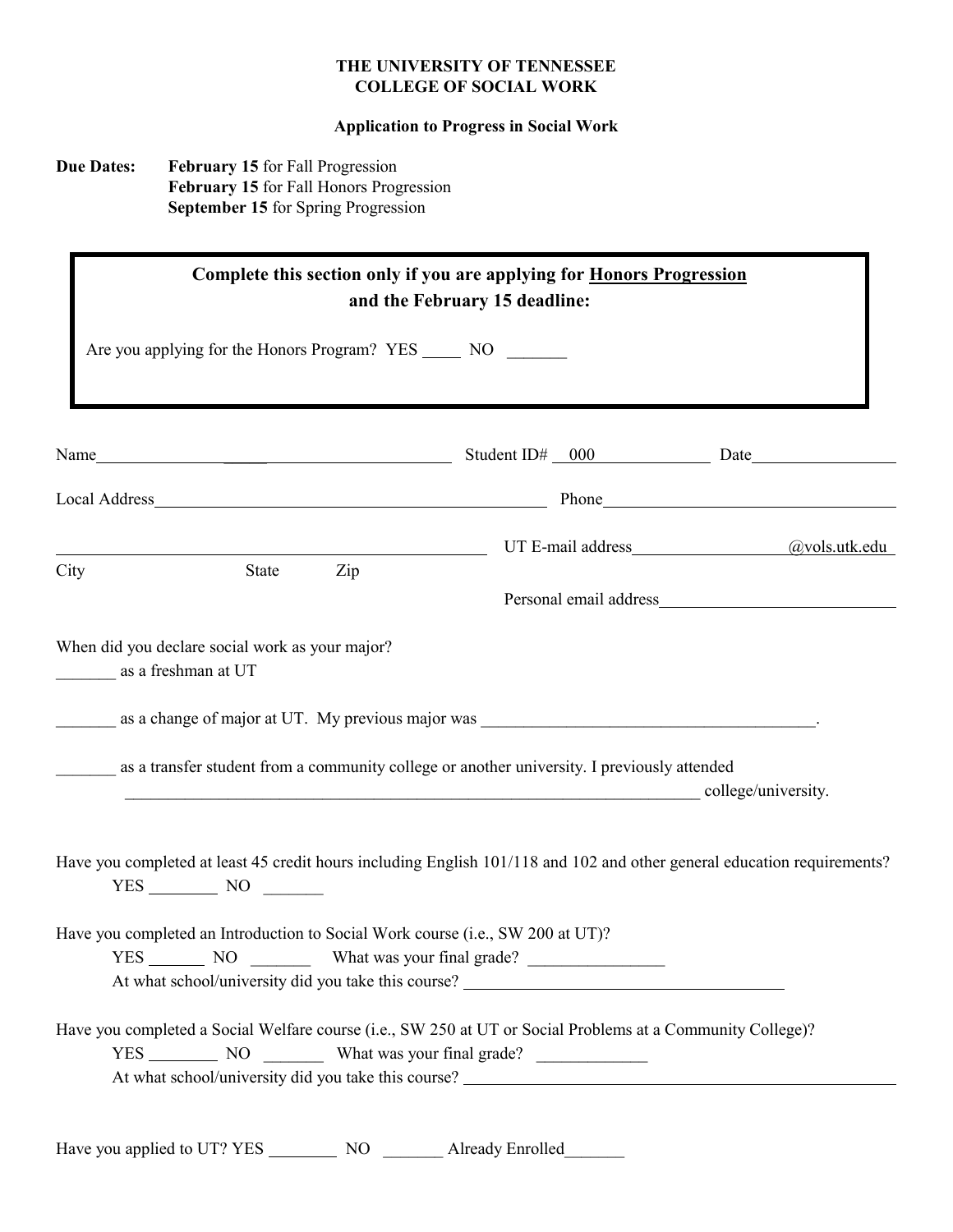Are you currently enrolled in a community college? YES \_\_\_\_\_\_\_\_\_\_ NO \_\_\_\_\_\_\_\_\_ If yes, which one?

What is your current cumulative grade point average?

\_\_\_\_\_\_\_\_\_\_\_\_\_\_\_

If there are any questions or concerns about this application, you will be contacted for a follow-up interview.

**I certify that the information given by me in this application is true and accurate and I understand that any falsification or omission shall be sufficient cause for refusal of admission or dismissal from the BSSW Program.** 

*Student's Signature Date*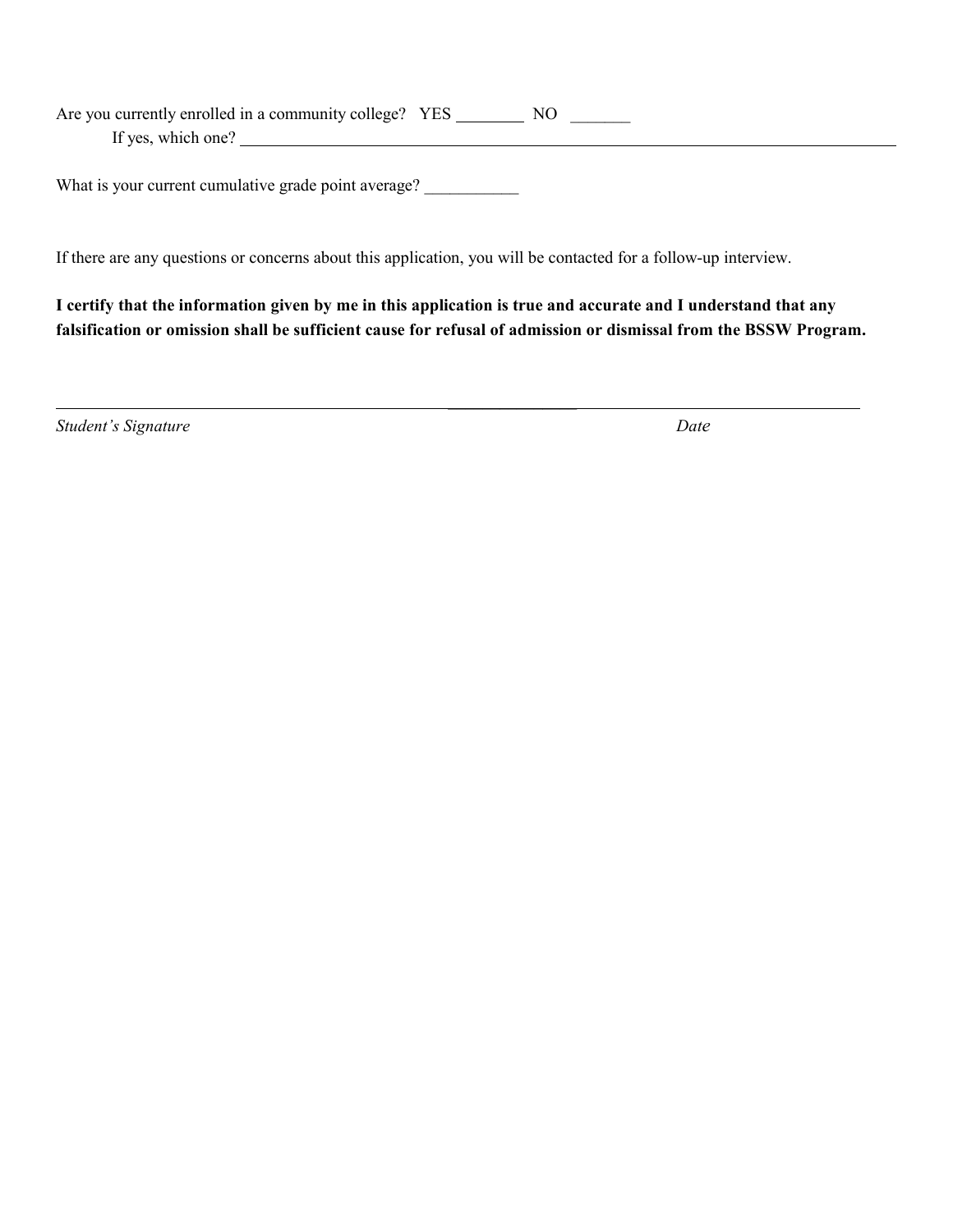# **Personal Essay**

**Please note:** There are two (2) essay sections below (traditional and honors). You only need to complete one section.

# *Complete this essay section if you wish to apply for traditional progression:*

To progress as a social work major (prior to enrolling in SW 312 or any 300-level or 400- level required social work course) all BSSW students must complete a *1-2 page typed (double-spaced*, *12 font, Times New Roman) response to the questions below*. The content and writing style will provide important information about you and your understanding of the social work profession. Please only share personal information to the degree to which you are comfortable.

Please use the underlined words as subheadings in your essay:

- 1) What motivated you to pursue a career in social work, as opposed to another helping profession such as psychology? Please discuss your career goals and any specific areas of interest in social work practice you may have.
- 2) As referenced by the BSSW Program Student Code of Contact attached to this application, the social work program is a professional degree program. Describe what professional behavior and accountability means to you as a student and future professional social worker.

### *Complete this essay section if you wish to apply for honors progression:*

To progress as a social work major (prior to enrolling in SW 312 or any 300-level or 400- level required social work course) all BSSW students must complete a *2-3 page typed (double-spaced*, *12 font, Times New Roman) response to the questions below*. The content and writing style will provide important information about you and your understanding of the social work profession. Please only share personal information to the degree to which you are comfortable.

Please use the underlined words as subheadings in your essay:

- 1) What motivated you to pursue a career in social work, as opposed to another helping profession such as psychology? Please discuss your career goals and any specific areas of interest in social work practice you may have.
- 2) As referenced by the BSSW Program Student Code of Contact attached to this application, the social work program is a professional degree program. Describe what professional behavior and accountability means to you as a student and future professional social worker.
- 3) Describe your interest in the Honor's program AND reasons why you should be considered for the Honor's program.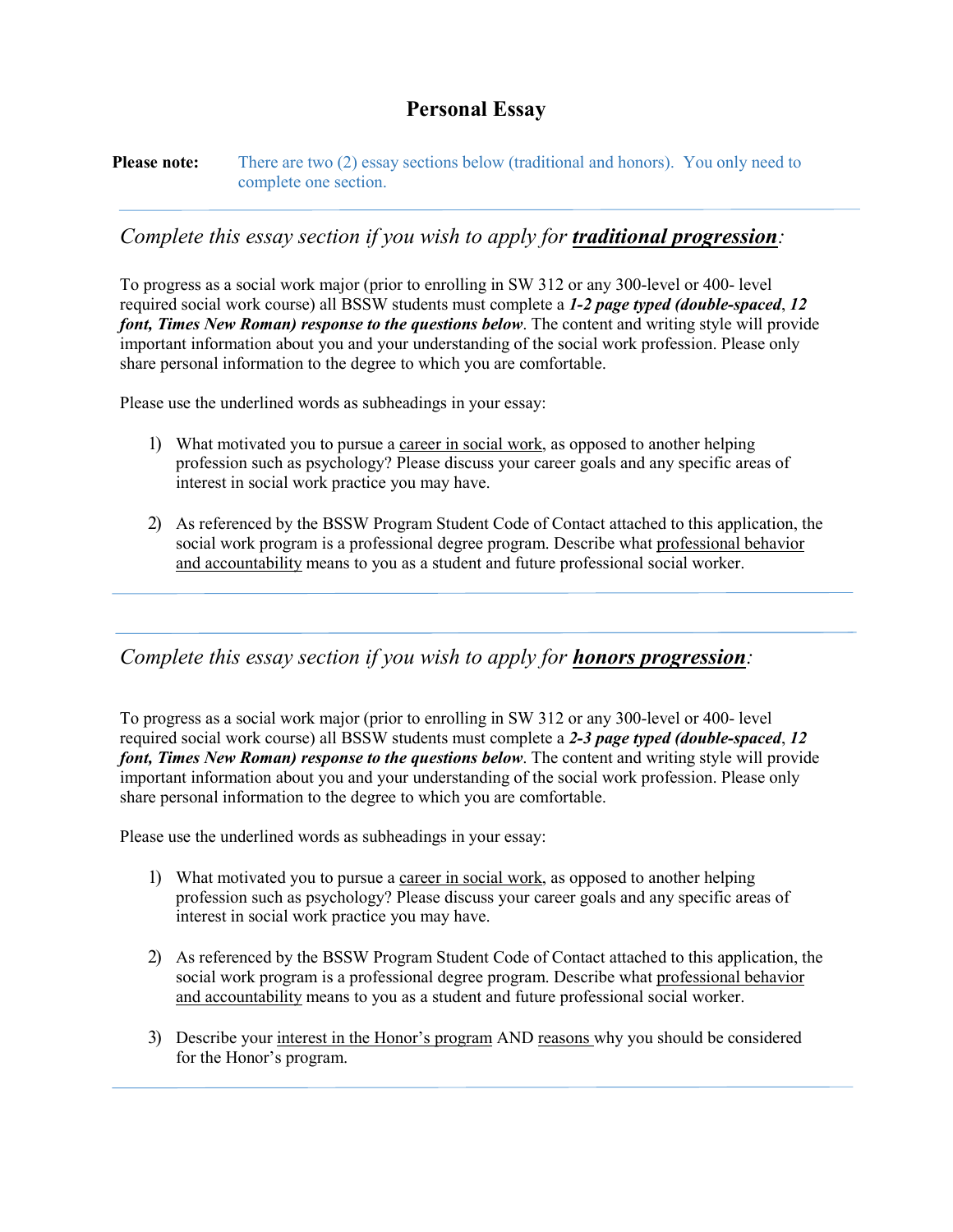### **The University of Tennessee College of Social Work BSSW Program Code of Conduct**

Since social work is a professional program, the expectations for BSSW students are more comprehensive than those in other undergraduate majors that are strictly academic in nature. Students in a professional social work program are expected to uphold the core values and ethical standards of the social work profession. Specifically, there are certain cognitive, emotional and character requirements that BSSW students must possess in order to complete the entire BSSW program and participate fully in all aspects of the professional practice of social work. All BSSW students in the University of Tennessee, College of Social Work are expected to meet these standards in the classroom as well as in their field practicum. As part of the requirement for entry into the major, a student is asked to read the following code of conduct derived from the NASW Code of Ethics.

### **Professional Behaviors**

The BSSW student behaves professionally by knowing and practicing within the scope of social work, adhering to the National Association of Social Workers Code of Ethics and the Tennessee Board of Social Worker Standards of Conduct (1365-01-.10) as found in the Tennessee Board of Social Work Certification and Licensure General Rules and Regulations.

#### **Interpersonal Skills**

The BSSW student communicates and interacts with other students, faculty, staff, clients and professionals in a professional manner, and demonstrates respect for and consideration of other students, faculty, staff, clients and professionals in spoken, written and electronic form. The BSSW student expresses her/his ideas and feelings clearly and demonstrates a willingness and ability to listen to others.

#### **Self-awareness**

The BSSW student is willing to examine and change his/her behavior when it interferes with her/his working with clients and other professionals, and is able to work effectively with others in subordinate positions as well as with those in authority.

#### **Professional Commitment**

The BSSW student has a strong commitment to the essential values of social work (the dignity and worth of every individual and her/his right to a just share of the society's resources). The BSSW student is knowledgeable about and adheres to the National Association of Social Workers Code of Ethics and the Rules of the Tennessee Board of Social Worker Certification.

#### **Self-care**

The BSSW student recognizes the signs of stress, develops appropriate means of self-care, and seeks supportive resources if necessary.

#### **Valuing Diversity**

The BSSW student appreciates the value of human diversity. BSSW students do not impose their own personal, religious, sexual, and/or cultural values on other students, faculty, staff, clients or professionals. BSSW students are willing to serve in an appropriate manner all persons in need of assistance, regardless of the person's age, class, race, religious affiliation, gender, disability, sexual orientation and/or value system except for alleged academic dishonesty, which shall be addressed through the procedures set forth in *Hilltopics*, code of conduct violations will be addressed through the CSW Professional Standards Committee.